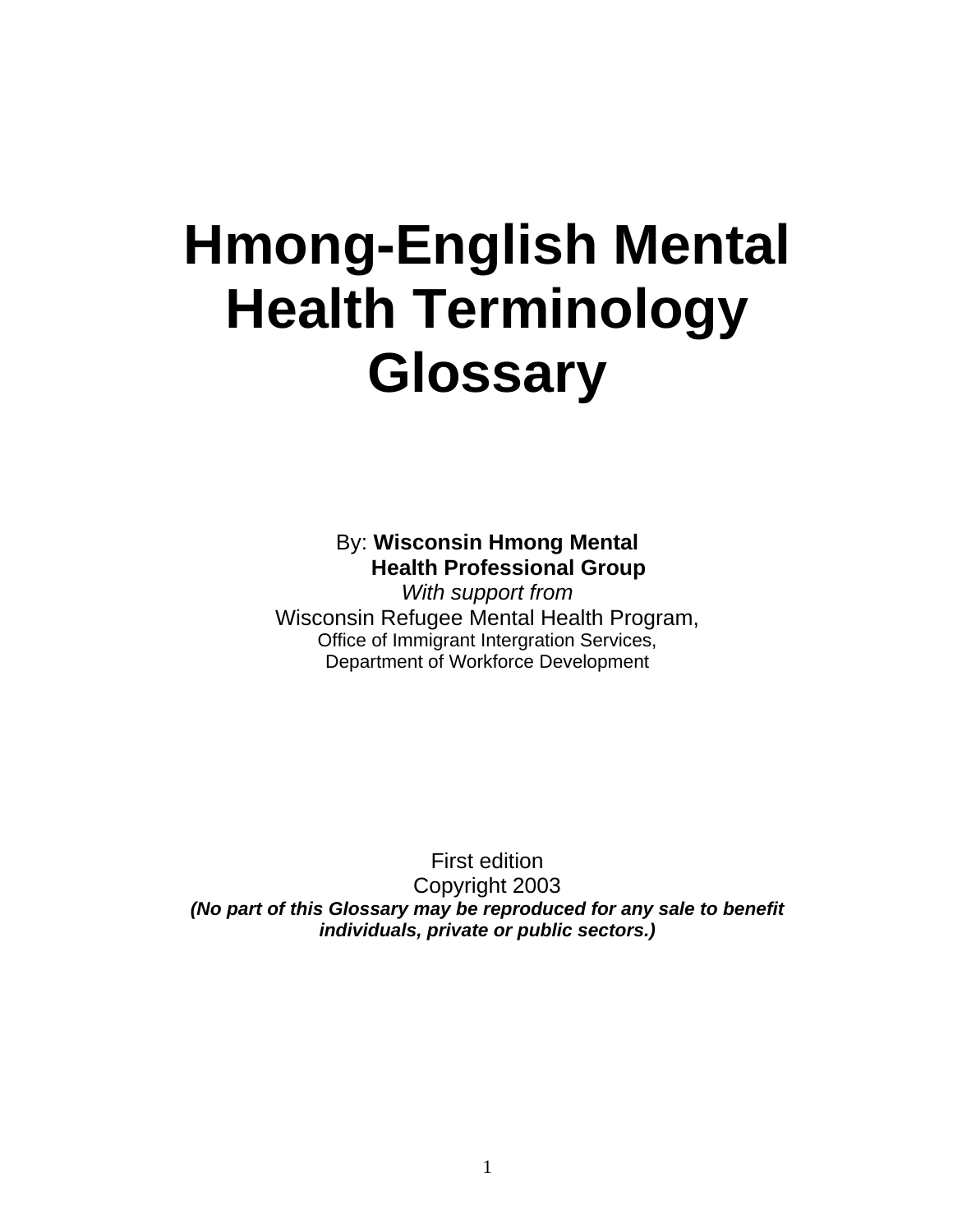## Wisconsin Hmong Mental Health Professional Group (WHMHPG)

Since the Fall of Saigon in May 1975, the Hmong, like other Southeast Asian groups, became refugees due to their involvement in the CIA's Secret War in Laos during the Vietnam War. The first wave of Hmong refugees was resettled in the United States in 1976. Today, over 250,000 are scattered in America with three concentrations in California, Minnesota, and Wisconsin. Although the Hmong have made vast strides economically, socially, politically, and educationally, the traumas of war and relocation remain consistent issues.

Traditionally, mental health needs and other social service programs were not apart of the federal government's refugee program. Therefore, a majority of the federal government's funds went toward self-sufficiency programs. During the Clinton Administration, the federal government went beyond their traditional programs of finding jobs for refugees and allocated funding to include promoting mental wellness among refugees. In 1999, the Wisconsin Department of Workforce Development, Immigrant Integration Section (formerly known as Office of Refugee Services) competed nationally and was awarded a small fund to provide mental health services for the refugees in Wisconsin. Initially, five regional programs were established by subcontracting with county, non-profit agencies, and faith base agencies to deliver culturally competent mental health services to refugees in Wisconsin. Local agencies were able to hire professional and trained bilingual, bicultural Hmong therapists.

The Wisconsin Hmong Mental Health Professional Group (WHMHPG) arose out of the need to network and provide support for the bilingual Hmong clinicians and mental health providers during the statewide Refugee Mental Health quarterly meetings held by the Immigrant Integration Section, which funds and oversees the Refugee Mental Health program in Wisconsin. The mission of the WHMHPG is to develop and maintain culturally competent mental health services for refugees, and to foster, develop and enhance culturally competent services in the mental health field. As a result, the WHMHPG meets quarterly. Founding members are: Sia Kue, MSW, Chava C. Lee, Ph.D., Ger Lor, Xia Moua, BS, A Vang, BS, Cher Vang, MSE, Chou Vang, MS, Maenene Vangsycha, MSE, May Vue, MSSW, Teng Thor, Touly Xiong, MS, Youa Xiong, BA, and Pahoua Yang, MSSW.

In order to better serve their clients, it is critical that a more uniform clinical and mental health terminology glossary be developed for the Hmong therapists and other interested service providers. Therefore, this glossary is an initiative of the WHMHPG with the technical assistance from the Wisconsin Refugee Mental Health program staff.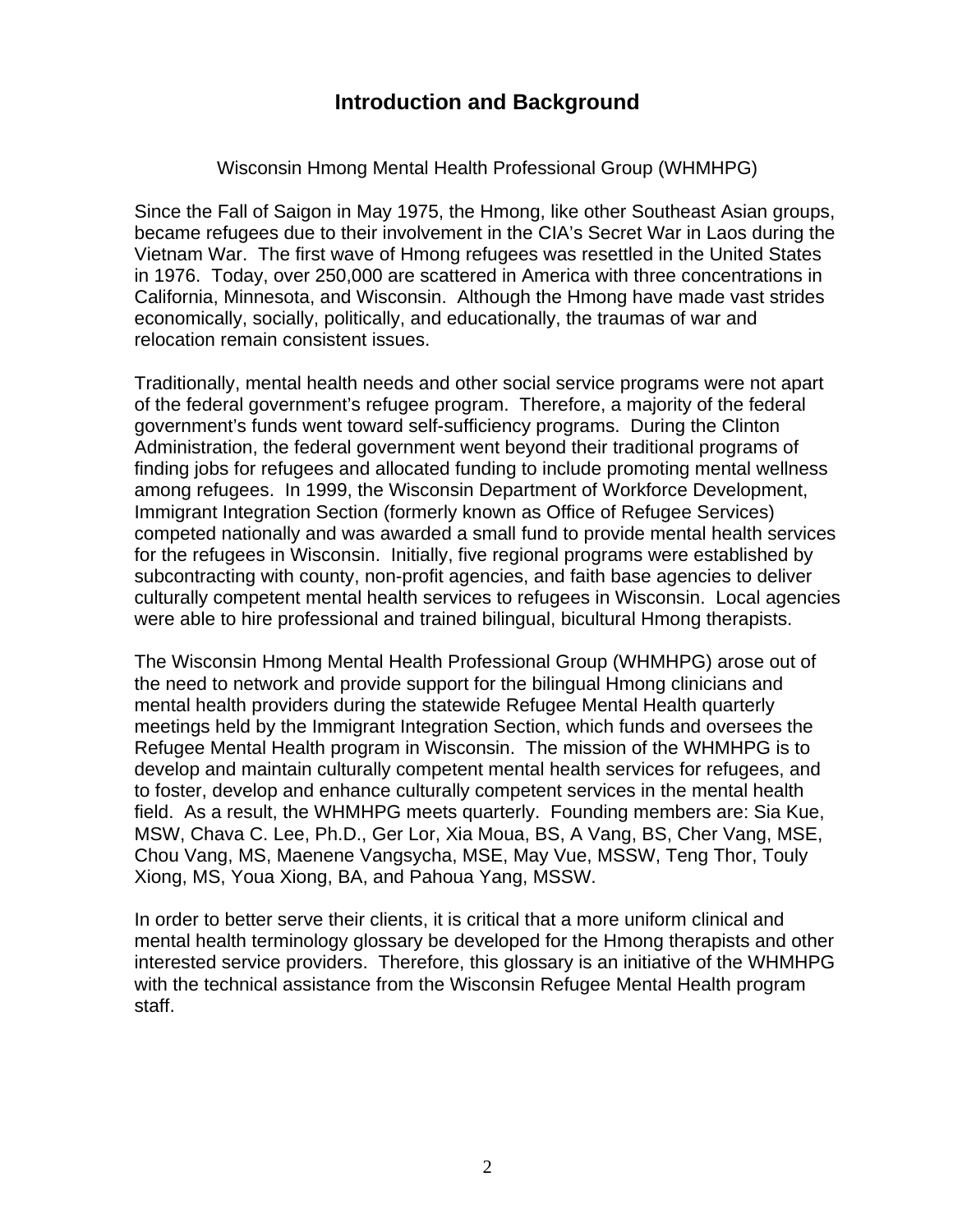## **ENGLISH-HMONG CLINICAL TERMINOLOGY**

| <b>ENGLISH</b>              | <b>WHITE HMONG</b>                    | <b>GREEN HMONG</b>                     |
|-----------------------------|---------------------------------------|----------------------------------------|
|                             |                                       |                                        |
| <b>Alcohol use</b>          | Siv dej cawy. Haus dej cawy           | Siv dlej cawv. Haus dlej               |
|                             |                                       | cawv.                                  |
| <b>Allergy</b>              | Fab; phiv; tsis haum lub cev          | Faab; phiv; tsi hum lub cev.           |
| <b>Anger outburst</b>       | Npau taws ceev ceev                   | Npau tawg ceev ceev                    |
| Angry, resentful            | Npau taws, tsiv siab, hnyav           | Npau tawg, tsiv sab, nyaav             |
|                             | siab                                  | sab                                    |
| <b>Annoys others</b>        | Ua rau lwm tus xeeb                   | Ua rua lwm tug xeeb                    |
|                             | txob/meem txom                        | txob/meem txom                         |
| <b>Anxiety</b>              | Txhawj/ntshai                         | Txhawj/ntshai                          |
| <b>Argues with</b>          | Sib cav nrog cov laus/hlob            | Sis caav nrug cov laug/hlub            |
| adults                      |                                       |                                        |
| <b>Attitude</b>             | Cwj pwm; yam ntxwv                    | Cwjpwm; yaam ntxwv                     |
| <b>Avoid mental</b><br>task | Tsis yeem ua tej yam yuav siv<br>hlwb | Tsi yeem ua tej yaam yuav<br>siv hlwb  |
| <b>Balance</b>              | Nyob tus; nyob nruab nrab,            |                                        |
|                             | hnyav ib yam                          | Nyob tug; nyob nruab                   |
|                             |                                       | nraab, nyaav ib yaam                   |
| <b>Betrayed</b>             | Dag ntxias; ntxeev siab               | Dlaag ntxag; ntxeev sab                |
| <b>Binge-eating</b>         | Noj ntau ntau ces ho ua kom           | Noj ntau ntau ces tsua ua              |
|                             | ntuav                                 | kuas ntuav                             |
| <b>Bipolar</b>              | Tej tsam zoo tej tsam phem            | Tej tsaam zoo tej tsaam<br><i>phem</i> |
| <b>Blames others</b>        | Liam lwm tus                          | Lam lwm tug                            |
| <b>Body language</b>        | Yeeb yam ntawm lub cev                | Yeeb yaam ntawm lub cev                |
| <b>Borderline</b>           | Coj yam ntxwy tsis tus. Tus           | Coj yaam ntxwy tsi tug                 |
| personality                 | neeg coj tsis tus.                    | Tug tuabneeg coj tsi tug               |
| <b>Breaking and</b>         | Tsoo thiab nkag luag tsev.            | Tsoo hab nkaag luas tsev.              |
| entering                    |                                       |                                        |
| <b>Careless mistakes</b>    | Ua yuam kev vim tsis xyuam            | Ua yuam kev vim tsi xyuam              |
|                             | xim.                                  | xwm.                                   |
| <b>Change in friends</b>    | Hloov phoojywg                        | <b>Hloov</b> phoojywg                  |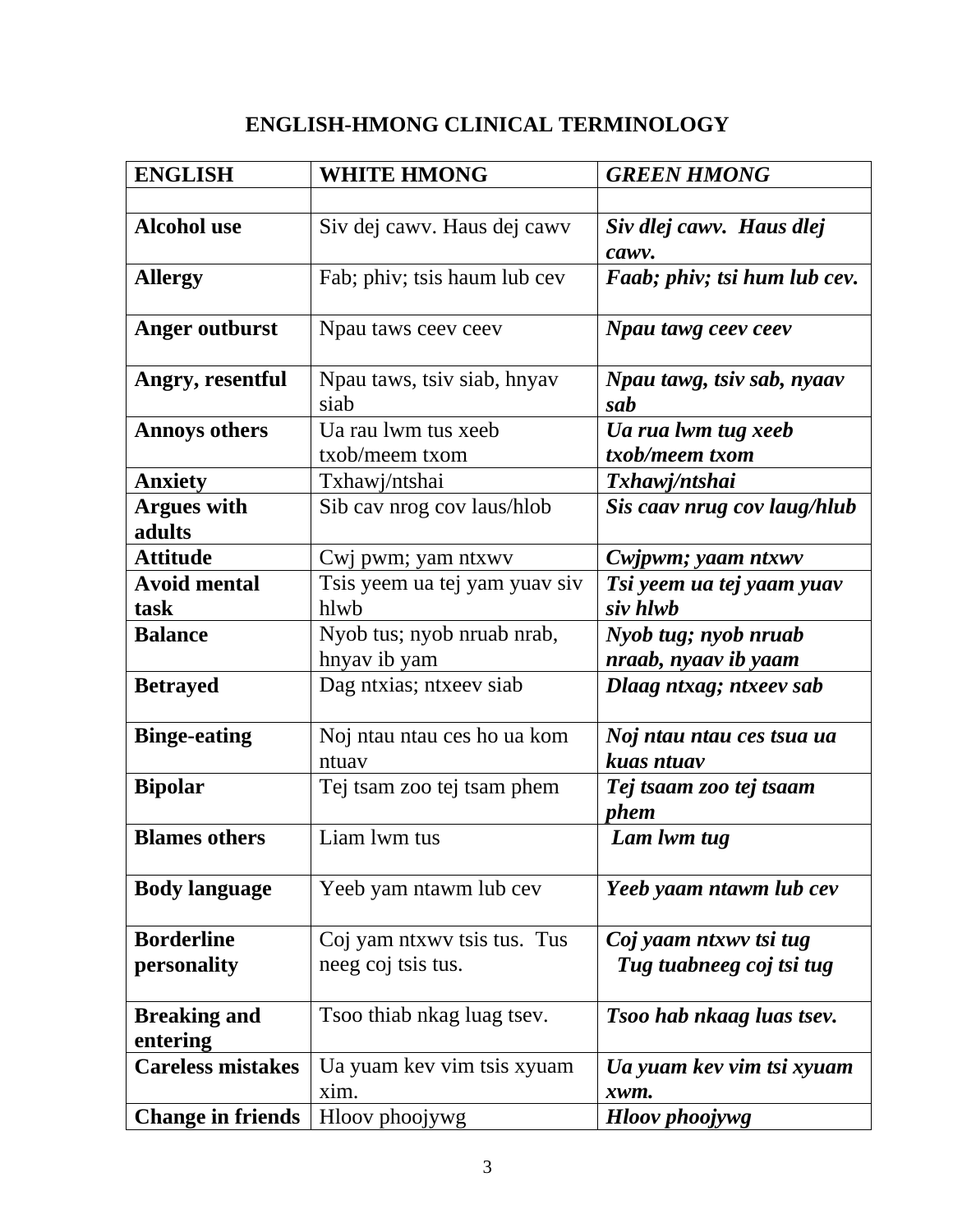| <b>Chills or hot</b>     | No ntxiag los yog kub tsheej    | No ntxag los yog kub tsheej   |
|--------------------------|---------------------------------|-------------------------------|
| flashes                  | zag                             | zaag                          |
| Cognitive                | Paub xav/paub tab               | Paub xaav/paub taab           |
| functioning              |                                 |                               |
| Comfortable              | Khab seeb                       | <b>Khaab</b> seeb             |
| <b>Concentration</b>     | Siab npuab; kev tswj txoj kev   | Sab npuab; kev tswj txuj kev  |
|                          | xav                             | xaav                          |
| <b>Conduct disorder</b>  | Coj tsis tus, ua tej yam txhaum | Coj tsi tug, ua tej yaam      |
|                          | cai                             | txhum cai                     |
| Confidence               | Muaj peevxwm; khab seeb         | Muaj peevxwm; khaab seeb      |
|                          |                                 |                               |
| <b>Consequences</b>      | Kev rau txim; qhov tshwm        | Kev rau txim; ghov tshwm      |
|                          | sim los                         | sim lug                       |
| Coping                   | Tswj siab; coj li cas, pab tus  | Tswj sab; coj le caag, paab   |
|                          | kheej li cas                    | tug kheej le caag             |
| <b>Cruelty to people</b> | Ua phem rau 1wm tus neeg        | Ua phem rua lwm tug           |
|                          |                                 | tuabneeg                      |
| <b>Crying spells</b>     | Nyuaj siab, tu siab, kho siab   | Nyuaj sab, tu sab, khua sab   |
|                          | cia li quaj                     | ca le quaj                    |
| <b>Dangerous</b>         | Teebmeem; kheev muaj            | Teebmeem; kheev muaj          |
|                          | teebmeem                        | teebmeem                      |
| <b>Defiant</b>           | Tsis mloog lus; tawy neauj,     | Tsi noog lug, tawv ncauj, tsi |
|                          | tsis ua raws li hais            | ua lawy le has                |
| <b>Deliberate</b>        | Txhob txwm tsoo rhuay           | <b>Txhob txwm tsoo rhuav</b>  |
| destruction of           | khoom vajtse                    | khoom vaajtse                 |
| <u>property</u>          |                                 |                               |
| <b>Delusion</b>          | Ntseeg tej yam tsis muaj tseeb  | Ntseeg tej yaam tsi muaj      |
|                          | lossis tsis muaj tshwmsim       | tseeb lossis tsi muaj         |
|                          |                                 | tshwmsim                      |
| <b>Depression</b>        | Nyuaj siab; tu siab; ntxhov     | Nyuaj sab; tu sab; ntxhuv     |
|                          | siab lossis si                  | sab lossis si                 |
| <b>Describe</b>          | Piav qhia; piav; qhia           | Pav qha; pav; qha             |
|                          |                                 |                               |
| <b>Developmentally</b>   | Hlwb khiav qeeb/puas hlwb       | Hlwb dlha qeeb/puag hlwb      |
| disabled                 |                                 |                               |
| <b>Difficulty</b>        | Ua pa nyuaj                     | Ua paa nyuaj                  |
| breathing                | Ua tsis taus pa                 | Ua tsi taug paa               |
| <b>Difficulty making</b> | Txiav txim siab tsis tau        | Txav txim sab tsi tau         |
| decisions                |                                 |                               |
| Difficulty playing       | Ua si ntsiag to tsis tau        | Ua si ntsag tu tsi tau        |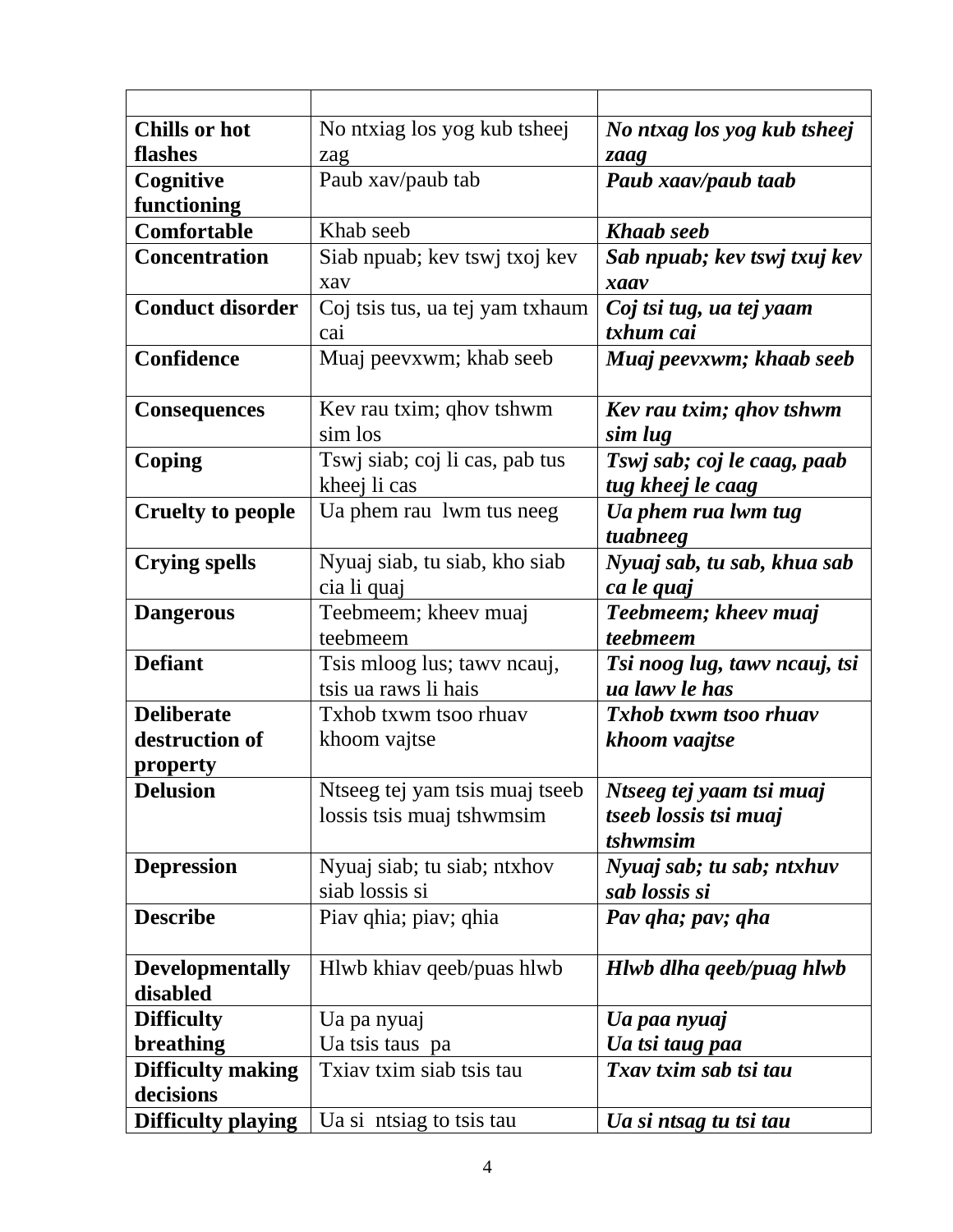| quietly                  |                                  |                                |
|--------------------------|----------------------------------|--------------------------------|
| <b>Difficulty</b>        | Zaum tsis taus, nyob tsis tswm   | Nyob tsi taug, nyob tsi tswm   |
| remaining seated         |                                  |                                |
| <b>Difficulty</b>        | Pw tsis tsaug zog; tsis tuaj dab | Pw tsi tsaug zug; tsi tuaj     |
| sleeping                 | ntub                             | dlaab ndlub.                   |
| <b>Difficulty</b>        | Tswj tsis tau yus tus kheej rau  | Tswj tsi tau yug tug kheej     |
| sustaining               | txoj haujlwm los yog kev ua      | rua teg dlejnum los yog kev    |
| attention tasks or       | si; nyob tsis tswm.              | uasi; nyob tsi tswm.           |
| play                     |                                  |                                |
| <b>Disability</b>        | Xiamhoobqhab; sem cev            | Xiamhoobqhab; sem cev          |
|                          |                                  |                                |
| <b>Disassociative</b>    | Coj ntau tus yam ntxwy           | Coj ntau tug yaam ntxwv        |
| identity                 |                                  |                                |
| <b>Discipline</b>        | Qhuab ntuas, kev qhuab qhia,     | Qhuab ntuag; kev qhuab         |
|                          | kev tswj                         | qha, kev tswj                  |
| <b>Disorganized</b>      | Tsis tijlim                      | Tsi tim lim                    |
|                          | Cia pawg pes lug li xwb          | Ca pawg quas lug le xwb        |
| Drug use                 | Siv yeeb siv tshuaj              | Siv yeeb siv tshuaj            |
|                          |                                  |                                |
| <b>Easily distracted</b> | Ras yoojyim                      | Raag yoojyim                   |
|                          |                                  |                                |
| <b>Emotion</b>           | Key xay hauy lub siab            | Kev xaav huv lub sab           |
|                          |                                  |                                |
| <b>Emotionally</b>       | Qaug zog rau kev xav             | Qaug zug rua kev xaav          |
| <b>Exhausted</b>         |                                  |                                |
| <b>Empowerment</b>       | Kev txhawb siab, txhawb zog,     | Kev txhawb sab, txhawb         |
|                          | txhawb peevxwm                   | zug, txhawb peevxwm            |
| <b>Energy</b>            | Kev nquag, kev tuaj zog          | Kev nquag, kev tuaj zug        |
|                          |                                  |                                |
| <b>Excessive</b>         | Ua exercise heev dhau; uasi      | Ua exercise heev dlhau;        |
| exercising               | heev dhau                        | uasi heev dlhau.               |
| <b>Excessive</b>         | Siv nyiaj luam thuam             | Siv nyaj luam thuam            |
| spending                 |                                  |                                |
| Face your fear           | Ua siab khov kho txhob           | Ua sab khov kho txhob          |
|                          | ntshai; lees koj txoj kev        | ntshai, leeg koj txujkev       |
|                          | ntshai, tiv koj tej kev ntshai   | ntshai, tiv koj tej kev ntshai |
| <b>Facial expression</b> | Moj yam ntawm ntsej muag         | Moj yaam ntawm ntsejmuag       |
|                          |                                  |                                |
| <b>Failure</b>           | Poob; ua tsis tau                | Poob; ua tsi tau               |
|                          |                                  |                                |
| <b>Fatigue</b>           | Nkees ib ce; tsaug ib ce; qaug   | Nkeeg ib ce; tsaug ib ce,      |
|                          |                                  |                                |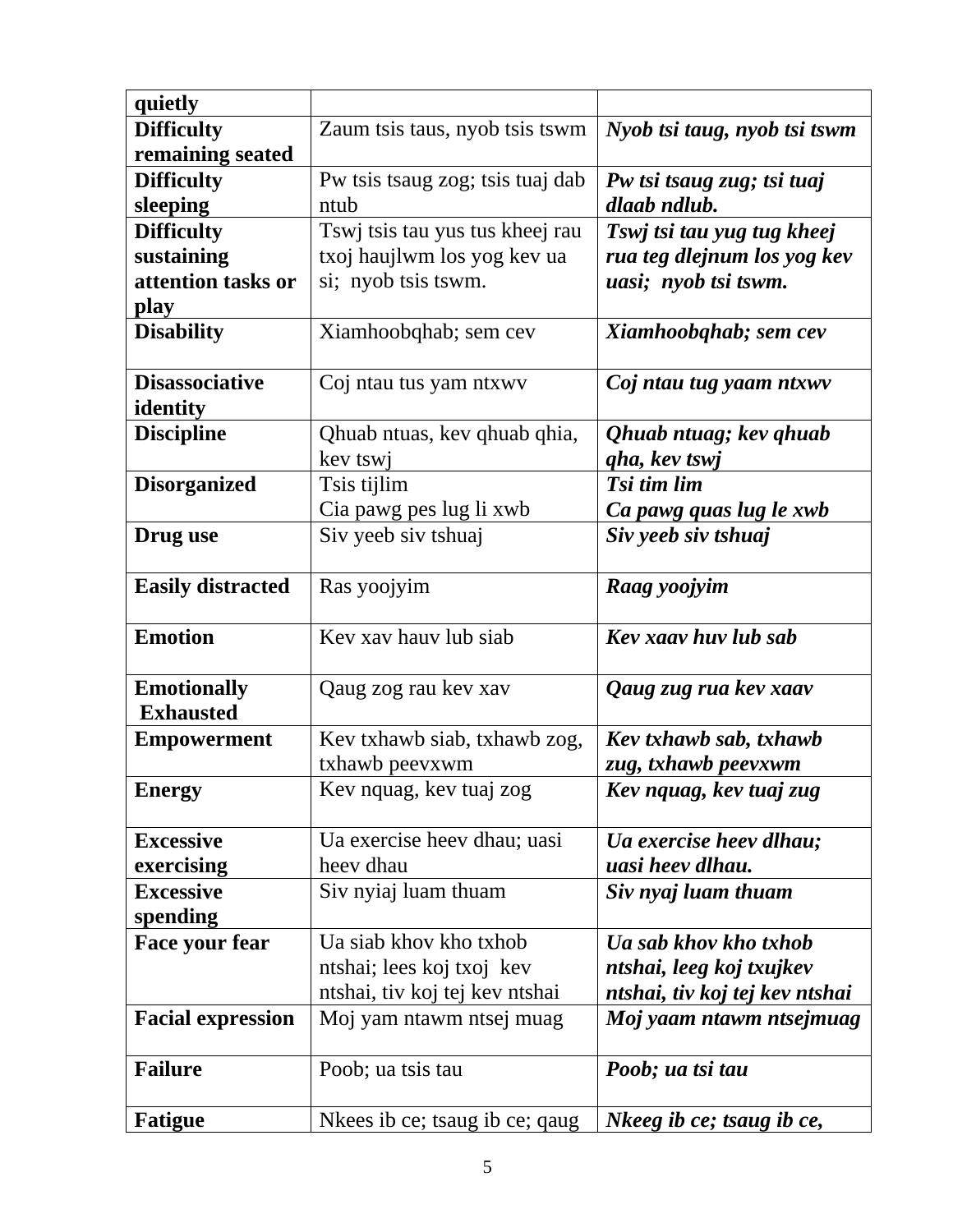|                           | zog                            | qaug zug                      |
|---------------------------|--------------------------------|-------------------------------|
| Fear of having a          | Ntshai tsam plawy nres los     | Ntshai tsaam plawv nreg los   |
| heart attack or           | yog tuag                       | yog tuag                      |
| dying                     |                                |                               |
| <b>Fear of loss of</b>    | Ntshai tsam tswj tsis tau los  | Ntshai tsaam tswj tsi tau los |
| control or going          | yog vwm                        | yog vwm                       |
| crazy                     |                                |                               |
| <b>Fearful and</b>        | Ntshai thiab txhawj            | Ntshai hab txhawj             |
| worry                     |                                |                               |
|                           |                                |                               |
| <b>Feel driven or on</b>  | Nyob tsis taus yuavtsum tau    | Nyob tsi taug yuavtsum tau    |
| the go                    | ua                             | ua                            |
| <b>Feel trapped</b>       | Xav tsis muaj lwm txoj kev     | Xaav tsi muaj lwm txuj kev    |
|                           |                                |                               |
| <b>Feeling anxious</b>    | Nyob tsis tswm; siab tsis tus  | Nyob tsi tswm; sab tsi tug    |
|                           |                                |                               |
|                           |                                |                               |
| <b>Feeling optimistic</b> | Xav tau qhov zoo; muaj siab,   | Xaav tau qhov zoo; muaj       |
|                           | cia siab, xav tias yeej ua tau | sab, ca sab, xaav tas yeej ua |
|                           | xwb                            | tau xwb                       |
| <b>Feeling rejected</b>   | Xav tias lwm tus tsis nyiam    | Xaav tas lwm tug tsi nyam     |
|                           | lossis lees paub               | lossis leeg paub              |
| <b>Fidget a lot</b>       | Nyob tsis tswm                 | Nyob tsi tswm                 |
|                           |                                |                               |
| <b>Focus</b>              | Xav ntsoov, xav rawy           | Xaav ntsoov, xaav rawv        |
|                           |                                |                               |
| <b>Forced sexual</b>      | Yuam nrog pw                   | Yuam nrug pw                  |
| activity                  |                                |                               |
| Forgetful                 | Pheej tsis tshua nco qab       | Pheej tsi tshua ncu qaab      |
|                           |                                | Nov qaab                      |
| <b>Frequent pain</b>      | Pheej mob tas li               | Pheej mob taag moog le        |
|                           |                                |                               |
| <b>Frequent truancy</b>   | Pheej tsis tshua mus kawm      | Pheej tsi tshua moog kawm     |
|                           | ntawy                          | ntawy                         |
| Friendship                | Muaj teebmeem txog kev cog     | Muaj teebmeem txug kev        |
| problems                  | phoojywg                       | cog phoojywg                  |
| <b>Gambling to</b>        | Twy txiaj yuam pov kom tsis    | Twv txaj yuam pov kuas tsi    |
| escape problems           | txhob nco qab teebmeem         | txhob ncu qaab teebmeem       |
| <b>Grief</b>              | Kev quaj ntsuag; kev tshua     | Kev quaj ntsuag; kev tshua    |
|                           |                                |                               |
| Guilt                     | Txhaum, txaj muag              | Txhum, txaaj muag             |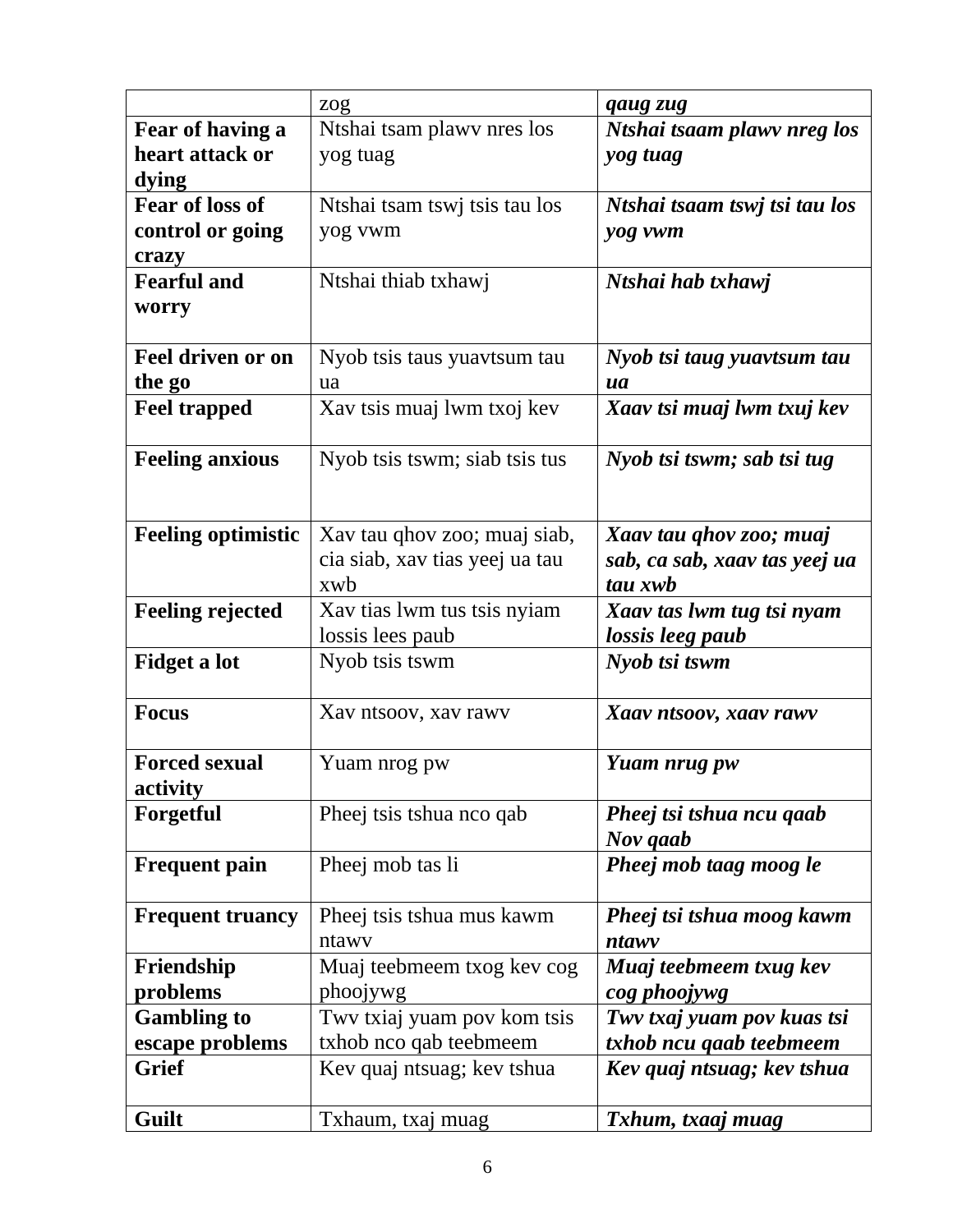| <b>Hallucination</b>    | Hnov suab, hnov tsw, los yog      | Nov suab, nov tsw, los yog    |
|-------------------------|-----------------------------------|-------------------------------|
|                         | pom tej yam tsis muaj tshwm       | pum tej yaam tsi muaj         |
|                         | sim                               | tshwmsim                      |
| Headache                | Dias taubhua, mob taubhau         | Dlag taubhau, mob             |
|                         |                                   | taubhau                       |
| <b>History of</b>       | Muaj keebkwm tau sim txo          | Muaj keebkwm tau sim txuv     |
| suicidal                | txojsia                           | txujsa                        |
| attempts                |                                   |                               |
| <b>Homicidal</b>        | Xav txog tua lwm tus              | Xaav txug tua lwm tug         |
| thoughts                |                                   |                               |
| <b>Identity</b>         | Qhia txog tus kheej               | Qha txug tug kheej            |
|                         |                                   |                               |
| <b>Impulsive</b>        | Tsis xav cia li ua lawm           | Tsi xaav ca le ua lawm        |
| <b>Inattentive</b>      | Tsis cuab pobntseg, tsis mloog    | Tsi cuab pobntseg, tsi noog   |
|                         |                                   |                               |
| <b>Inattentive to</b>   | Tsis cuab ntsej rau cov lus       | Tsi cuab ntsej rua cov lug    |
| details                 | piay                              | $\boldsymbol{p}$              |
| <b>Intent</b>           | Txhob txwm; tab meeg ua           | Txhob txwm; tab meeg ua       |
| <b>Interrupts</b>       | Pheej cuam tshuam                 | Pheej cuam tshuam             |
| <b>Irritability</b>     | Xeeb txob, chim taus              | Xeeb txob, chim taug          |
| <b>Lack of interest</b> | Siab tsis xib; tsis muaj siab ua; | Sab tsi xib; tsi muaj sab ua; |
| or motivation           | tsis xav ua                       | tsi xaav ua                   |
| Lies, cons              | Dag                               | <b>Dlaag</b>                  |
|                         |                                   |                               |
| <b>Loneliness</b>       | Kho siab                          | Khua sab                      |
| <b>Loses temper</b>     | Tswj tsis tau siab ntev, npau     | Tswj tsi tau sab ntev, npau   |
|                         | taus                              | taug                          |
| <b>Loss of</b>          | Tsis muaj kev txaus siab rau      | Tsi muaj kev txaus sab rua    |
| enjoyment in            | tej yam niaj zaus ua              | tej yaam naj zag ua           |
| usual activities        |                                   |                               |
| Loss of interest in     | Tsis muaj siab nrog txij          | Tsi muaj sab nrug txwj        |
| sex                     | nkawm pw                          | nkawm pw                      |
| Low self-esteem         | Muab tus kheej saib qis           | Muab tug kheej saib qeg       |
| <b>Manipulative</b>     | Haub dag ntxias                   | Haub dlaag ntxag              |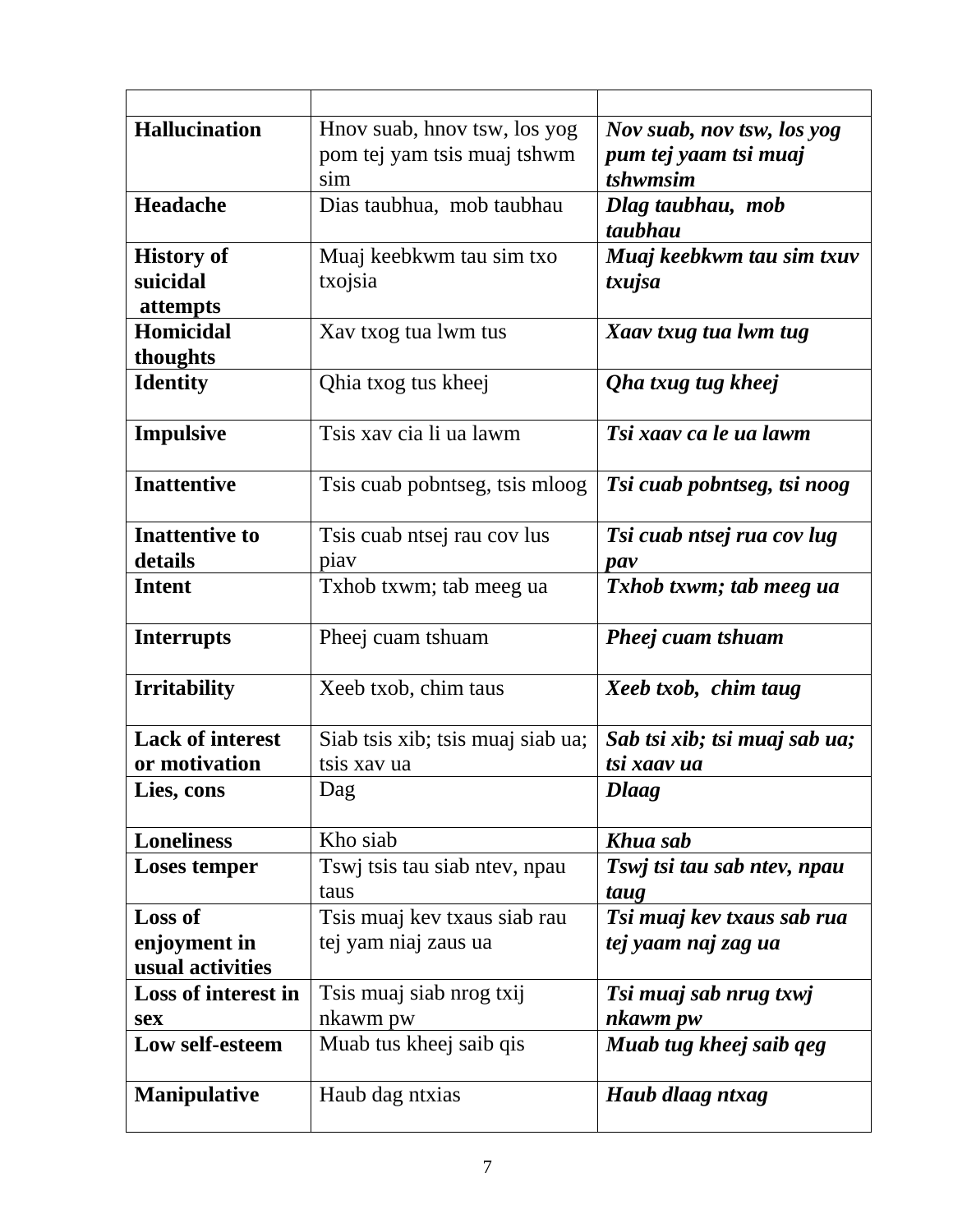| <b>Memory</b>                                    | Kev nco qab; nco tau                                                | Kev ncu qaab; ncu tau                                                     |
|--------------------------------------------------|---------------------------------------------------------------------|---------------------------------------------------------------------------|
| <b>Mental health</b>                             | Kev kaj siab ntawm kev xav<br>Kev noj qab nyob zoo ntawm<br>kev xav | Kev kaaj sab ntawm kev<br>xaav<br>Kev noj qaab nyob zoo<br>ntawm kev xaav |
| <b>Mental illness</b>                            | Kev puas siab puas ntsws                                            | Kev puag sab puag ntsws                                                   |
| <b>Mood affect</b>                               | Yeeb yam coj li siab xav                                            | Yeeb yaam coj le sab xaav                                                 |
| <b>Moody</b>                                     | Pliag zoo pliag phem; coj tsis<br>tus                               | Plag zoo plag phem; coj tsi<br>tug                                        |
| <b>Motor activity</b>                            | Kev siv tes taw ua                                                  | Kev siv teg taw ua                                                        |
| <b>Muscle tension</b>                            | Tej leeg nruj                                                       | Tej leeg nruj                                                             |
| <b>Nightmares</b><br>related to past<br>trauma   | Muaj npau suav phem txog<br>yav tag                                 | Muaj npau suav phem txug<br>yaav taag                                     |
| <b>Numbness or</b><br>tingling<br>sensations     | Loog los yog causyaum                                               | Loog los yog causyaum                                                     |
| <b>Obsessive</b><br>Compulsive<br>Disorder (OCD) | Kev xav nruj nraim yuav ua<br>thiaj tsis ntshai/txhawj              | Kev xaav nruj nraim yuav<br>ua txha tsi ntshai/txhawj                     |
| <b>Often angry</b>                               | Nquag npau taws                                                     | Nquag npau tawg                                                           |
| Often bullies,<br>threatens                      | Pheej zes, hem lwm tus                                              | Pheej zig, hem lwm tug                                                    |
| <b>Often interrupts</b><br>people                | Nquag cuam tshuam lwn tus                                           | Nquag cuam tshuam lwm<br>tug                                              |
| <b>Often loses things</b>                        | Nquag ua khoom poob; hnov<br>qauj                                   | Nquag ua khoom poob; nov<br>rauj                                          |
| <b>Often starts</b><br>fights                    | Pheej thab sib ntaus                                                | Pheej thaab sis ntaus                                                     |
| Oppositional<br>defiant disorder                 | Neeg tawy neauj tsis yuav cai                                       | Tuabneeg tawy ncauj tsi<br>yuav cai                                       |
| Over eating and<br>weight gain                   | Noj ntau thiab rog zuj zus                                          | Noj ntau hab rog zuj zug                                                  |
| <b>Panic attack</b>                              | Ntshai, yoob                                                        | Ntshai, yoob                                                              |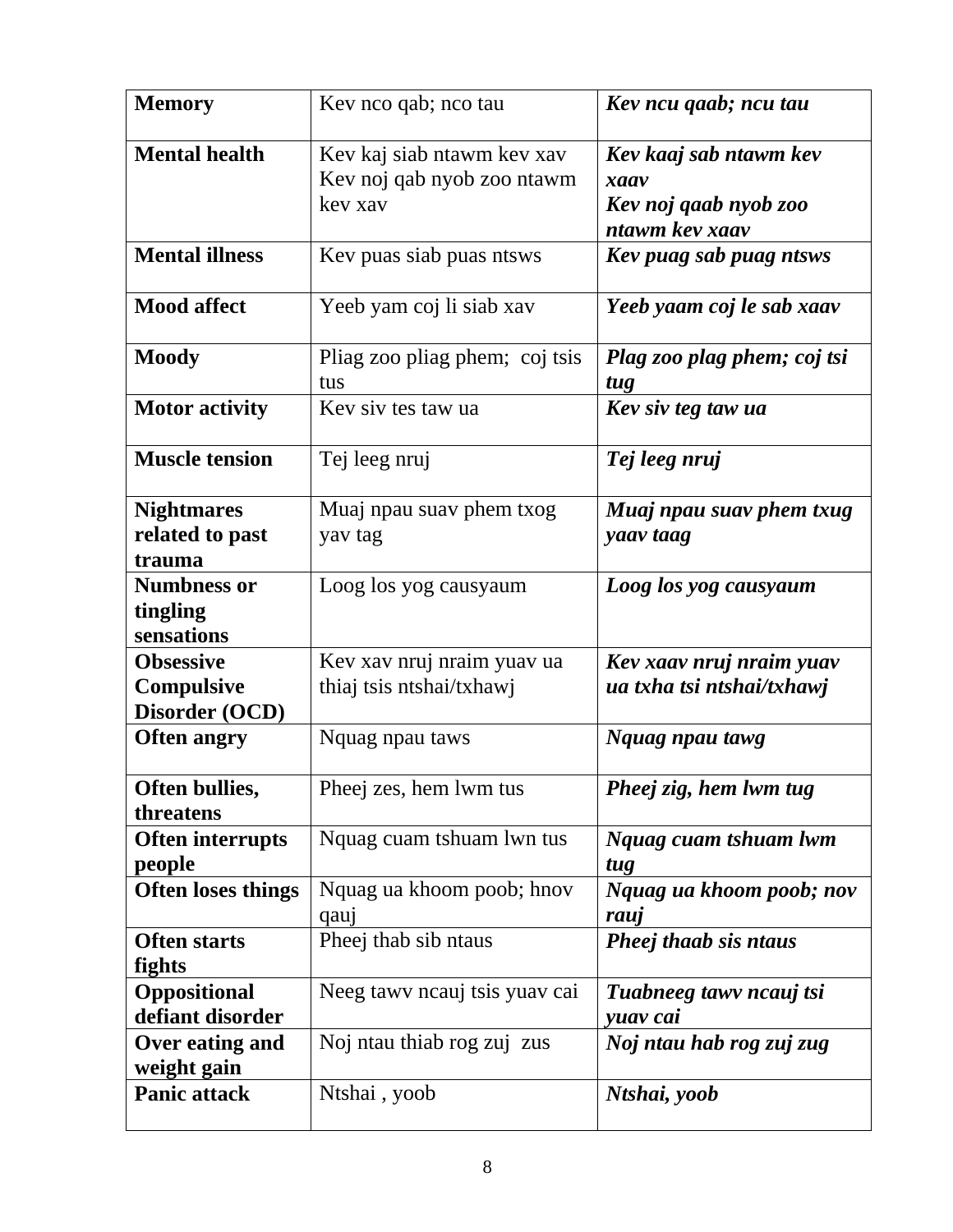| <b>Personality</b>       | Coj yeeb yam tsis tus           | Coj yeeb yaam tsi tug         |
|--------------------------|---------------------------------|-------------------------------|
| disorder                 |                                 |                               |
| <b>Physically</b>        | Siv dag zog ua phem rau lwm     | Siv dlaag zug ua phem rua     |
| aggressive               | tus                             | lwm tug                       |
| towards others           | Nyiam sib thab, sib ntaus nrog  | Nyam sis thaab, sis ntaus     |
|                          | lwm tus                         | nrug lwm tug                  |
| <b>Physically</b>        | Ib ce tsaug tsis muaj zog       | Ib ce tsaug tsi muaj zug      |
| exhausted                |                                 |                               |
| Poor appetite and        | Tsis qab los thiab yuag         | Tsi qaab lus hab ntxaug       |
| weight loss              |                                 |                               |
| Poor                     | Tsis tshua txawj sib coj sib    | Tsi tshua txawj sis coj sis   |
| communication            | hais                            | has                           |
| <b>Poor motivation</b>   | Tsis muaj siab; tsis mob siab   | Tsi muaj sab; tsi mob sab     |
|                          | ua                              | ua                            |
| Poor self-care           | Tsis xav tu lub cev;            | Tsi xaav tu lub cev,          |
|                          | Tsis nyiam huv                  | Tsi nyam huv                  |
| Post-traumatic           | Ceeb, ntshai txog tej yam       | Ceeb, ntshai txug tej yaam    |
| <b>stress</b>            | tshwmsim yav tag los            | tshwmsim yaav taag lug        |
| <b>Prevention</b>        | Kev npaj kho; kev tiv thaiv     | Kev npaaj khu; kev tiv thaiv  |
|                          |                                 |                               |
| <b>Privacy</b>           | Tej yam tseem ceeb ntawm        | Tej yaam tseem ceeb ntawm     |
|                          | koj tus kheej uas koj tsis pub  | koj tug kheej uas koj tsi pub |
|                          | neeg paub                       | tuabneeg paub                 |
| <b>Protect your</b>      | Pov hwm koj tsev neeg           | Pov fwm koj tsev tuabneeg     |
| family                   |                                 |                               |
| Psychotic                | Neeg vwm                        | Tuabneeg vwm                  |
| disorder                 |                                 |                               |
| <b>Racing heart beat</b> | Plawy khiav ceev                | Plawv dlha ceev               |
|                          |                                 |                               |
| <b>Racing thoughts</b>   | Xav ntau ntau                   | Xaav ntau ntau                |
|                          |                                 |                               |
| <b>Recurrent and</b>     | Pheej tshwm sim thiab rov nco.  | <b>Pheej tshwmsim hab rov</b> |
| distressful              | txog kev ntshai yav tag los     | ncu txug kev ntshai yaav      |
| thoughts of past         |                                 | taag lug                      |
| trauma                   |                                 |                               |
| <b>Regret</b>            | Khuv xim, xav txog lig          | Khauv xwm; xaav txug lig      |
|                          |                                 |                               |
| <b>Regular</b> use of    | Nquag siv tshuaj zawy plab      | Nquag siv tshuaj thoj plaab   |
| laxative                 |                                 |                               |
| <b>Relax</b>             | Txo siab ntsws; xoob ib ce, tso | Txu sab ntsws; xoob ib ce,    |
|                          | siab                            | tso sab                       |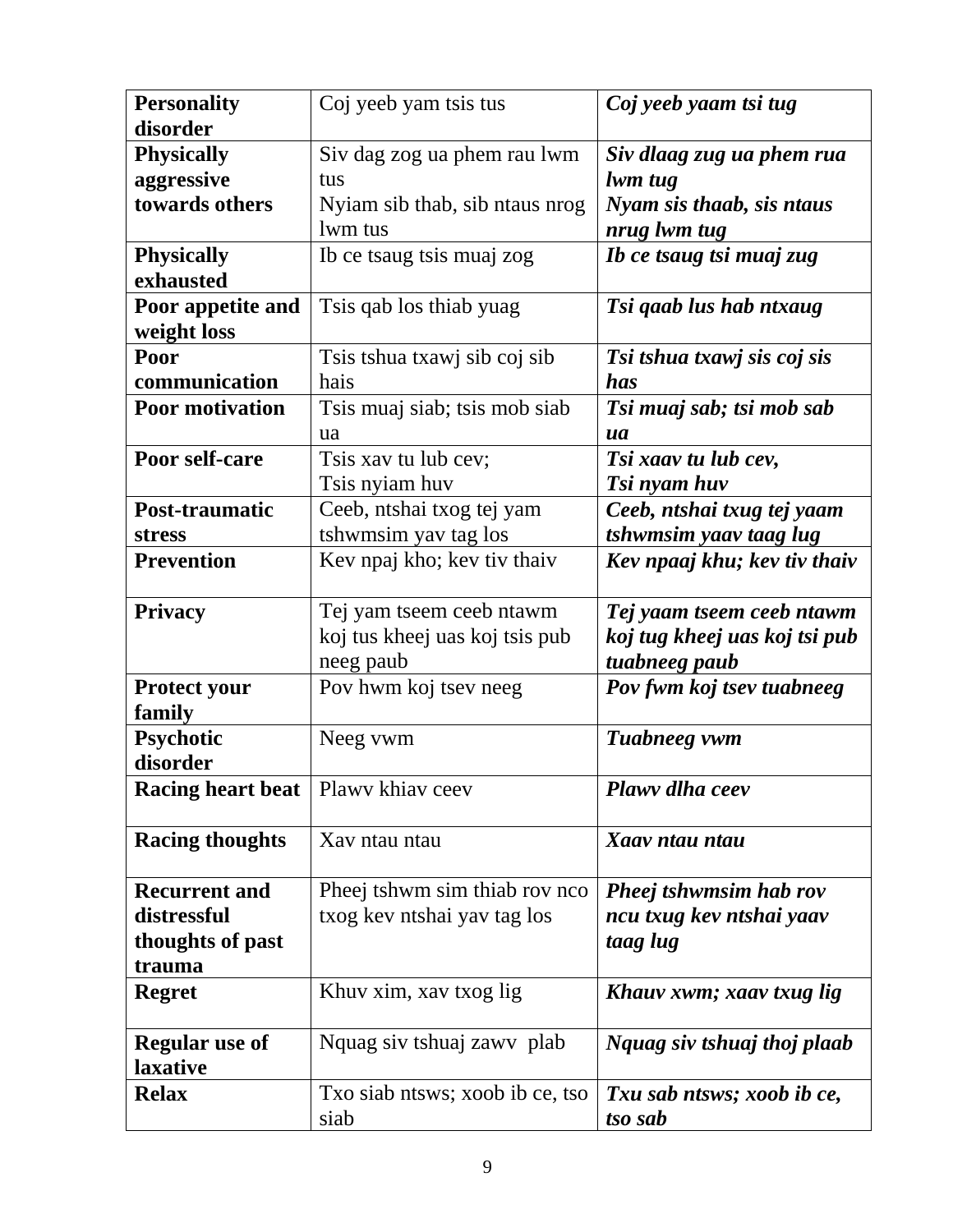| <b>Rest</b>                       | So                            | $S_{u}$                           |
|-----------------------------------|-------------------------------|-----------------------------------|
|                                   |                               |                                   |
| <b>Restless and edgy</b>          | Nyob tsis tus                 | Nyob tsi tug                      |
| <b>Restlessness or</b>            | Nyob tsis tswm                | Nyob tsi tswm                     |
| feeling keyed up                  |                               |                                   |
| <b>Runaway</b>                    | Muaj tus cwjpwm khiav tsis    | Muaj tug cwjpwm tsiv tsi          |
| behavior                          | los tsev                      | lug tsev                          |
| Runs, climbs                      | Khiav, nce ub nce no tas li   | Dlha, nce ub nce nua taag         |
| excessively                       |                               | le                                |
| <b>Sacrifice</b>                  | Xum muab tso tseg, xum xiam   | Xum muab tso tseg; xum            |
|                                   |                               | xiam                              |
| <b>Sadness</b>                    | Mluas; tu siab                | Mluag, tu sab                     |
| <b>Secretive</b>                  | Zais siab                     | Zais sab                          |
| <b>Self-induced</b>               | Ua kom ntuav                  | Ua kuas ntuav                     |
| vomiting                          |                               |                                   |
| <b>Self-mutilation</b>            | Txhob txwm tsim txom/hlais    | <b>Txhob txwm tsim txom/hlais</b> |
|                                   | tus kheej                     | tug kheej                         |
| <b>Serious fire</b>               | Nyiam zes taws                | Nyam zig suav tawg                |
| setting                           |                               |                                   |
| <b>Shoplifting or</b><br>stealing | Ua tub sab lossis nyiag khoom | Ua tub saab lossis nyag<br>khoom  |
| <b>Sleeping too</b><br>much       | Pw heev dhau                  | Pw heev dlhau                     |
| Soul                              | Tus ntsujplig                 | Tug ntsujplig                     |
| <b>Special</b>                    | Tshwjxeeb; muaj nqis; txawv   | Tshwjxeeb; muaj nqes;             |
|                                   | tshaj                         | txawv tshaaj                      |
| <b>Speech</b>                     | Hais lus/piav                 | Has lus/pav                       |
| <b>Spirit</b>                     | Ntsujplig, xyw                | Ntsujplig, xyw                    |
| Spiteful,                         | Txaus chim, xav pauj kua      | Txaus chim, xaav pauj kua         |
| vindictive                        | zaub ntsuab                   | zaub ntsuab                       |
| <b>Startled very</b>              | Ceeb yoojyim                  | Ceeb yoojyim                      |
| easily                            |                               |                                   |
| <b>Stolen with</b>                | Nyiag kiag ntawm tus tswy     | Nyag kag ntawm tug tswv           |
| victim present                    | qhov muag                     | <i>ghov muag</i>                  |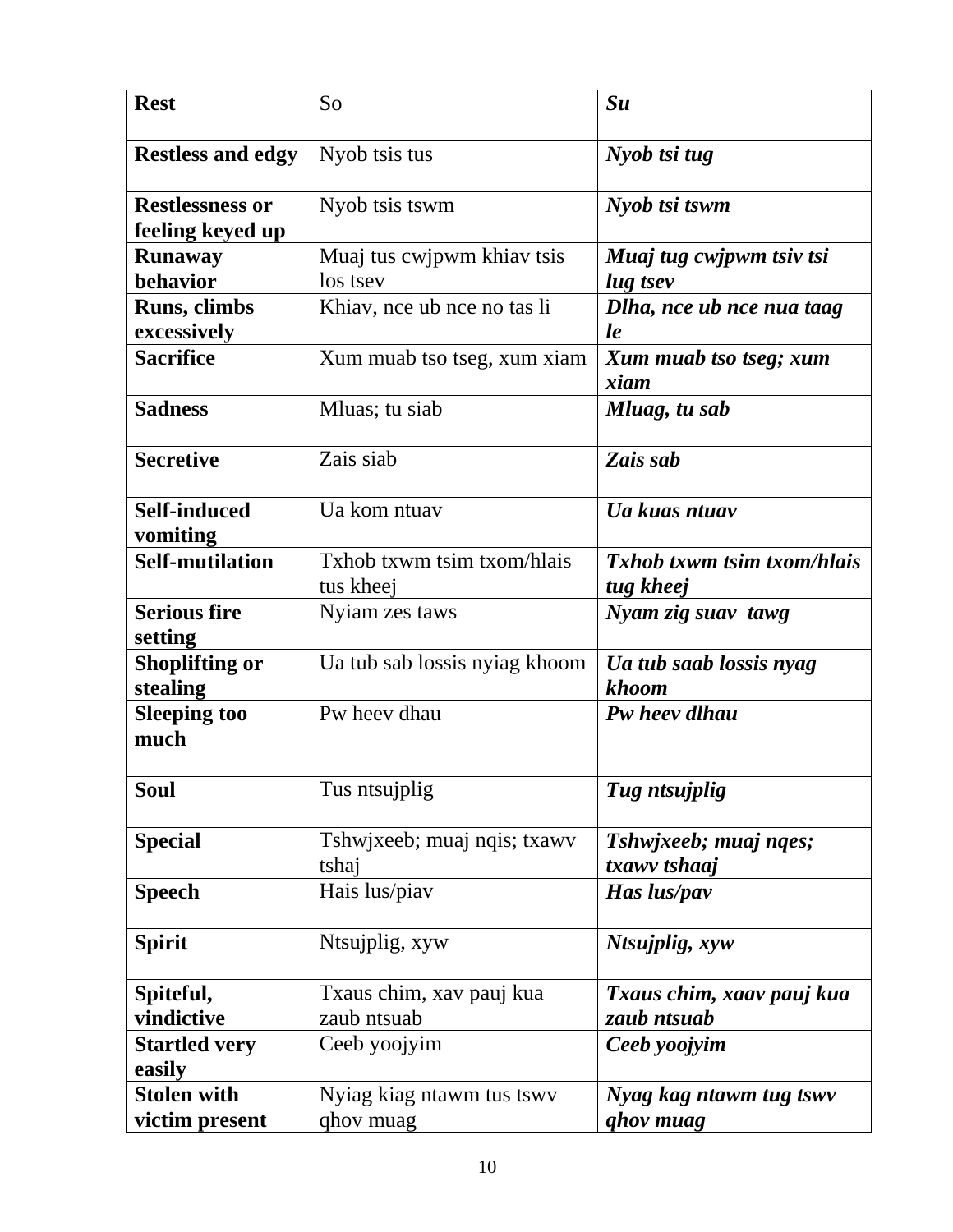| <b>Stolen without</b>     | Nyiag thaum tus tswy tsis      | Nyag thaum tug tswy tsi         |
|---------------------------|--------------------------------|---------------------------------|
| victim present            | nyob                           | nyob                            |
| <b>Parental curfew</b>    | Pheej mus dhau caij nyoog      | Pheej moog dlhau caij           |
|                           | niam txiv tso cai              | nyoog nam txiv tso cai          |
| <b>Struggle</b>           | Nyuaj, Ua tsis tau li siab xav | Nyuaj, ua tsi tau le sab xaav   |
|                           |                                |                                 |
| Suicidal plan             | Muaj homphiaj los txo yus      | Muaj homphaj lug txu yug        |
|                           | txojsia                        | txujsa                          |
| <b>Suicidal thoughts</b>  | Xav txog txoj kev txo yus      | Xaav txug txuj kev txu yug      |
|                           | txojsia                        | txujsa                          |
| <b>Survivor</b>           | Tus dim kev tsim txom; ploj    | Tug dlim kev tsim txom;         |
|                           | tuag                           | pluj tuag                       |
| <b>Swear or name</b>      | Cem lus phem thaum sib cav     | <b>Tshev lug phem thaum sis</b> |
| calling during            |                                | caav                            |
| argument                  |                                |                                 |
| <b>Talk excessively</b>   | Tham heev, tham ntau ntau      | Thaam heev, thaam ntau<br>ntau  |
| <b>Talk too fast</b>      | Hais lus nrawm/ceev            | Has lug nrawm/ceev              |
|                           |                                |                                 |
| <b>Thought content</b>    | Qhov yus xav txog              | <i>Qhov yug xaav txug</i>       |
| <b>Tightness in chest</b> | Hnov lub hauv siab ceev ceev   | Nov lub hauv sab ceev ceev      |
| <b>Tire easily</b>        | Nkees sai heev; zog ntaug      | Nkeeg sai heev; zug ntaug       |
|                           | yoojyim                        | yoojyim                         |
| <b>Tobacco use</b>        | Haus luam yeeb                 | Haus luam yeeb                  |
| Touch, easily             | Kov, hnyav saib yoojyim        | Kov, nyaav sab yoojyim          |
| annoyed                   |                                |                                 |
| <b>Traumatized</b>        | Raug ntshai                    | Raug ntshai                     |
| <b>Trouble</b>            | Siab tsis npuab                | Sab tsi npuab                   |
| concentrating             |                                |                                 |
| <b>Trouble listening</b>  | Teebmeem mloog; mloog tsis     | Teebmeem noog; noog tsi         |
|                           | tau zoo                        | tau zoo                         |
| <b>Under-</b>             | Kawm tsis tshua tau zoo; poob  | Kawm tsi tshua tau zoo;         |
| achievement               | qab                            | poob qaab                       |
| <b>Unique</b>             | Nyias zoo nyias; tsis sib xws  | Nyag zoo nyag; tsi sis xws      |
|                           |                                |                                 |
| <b>Unstable</b>           | Ywj fab ywj fwj                | Ywj faab ywj fwj                |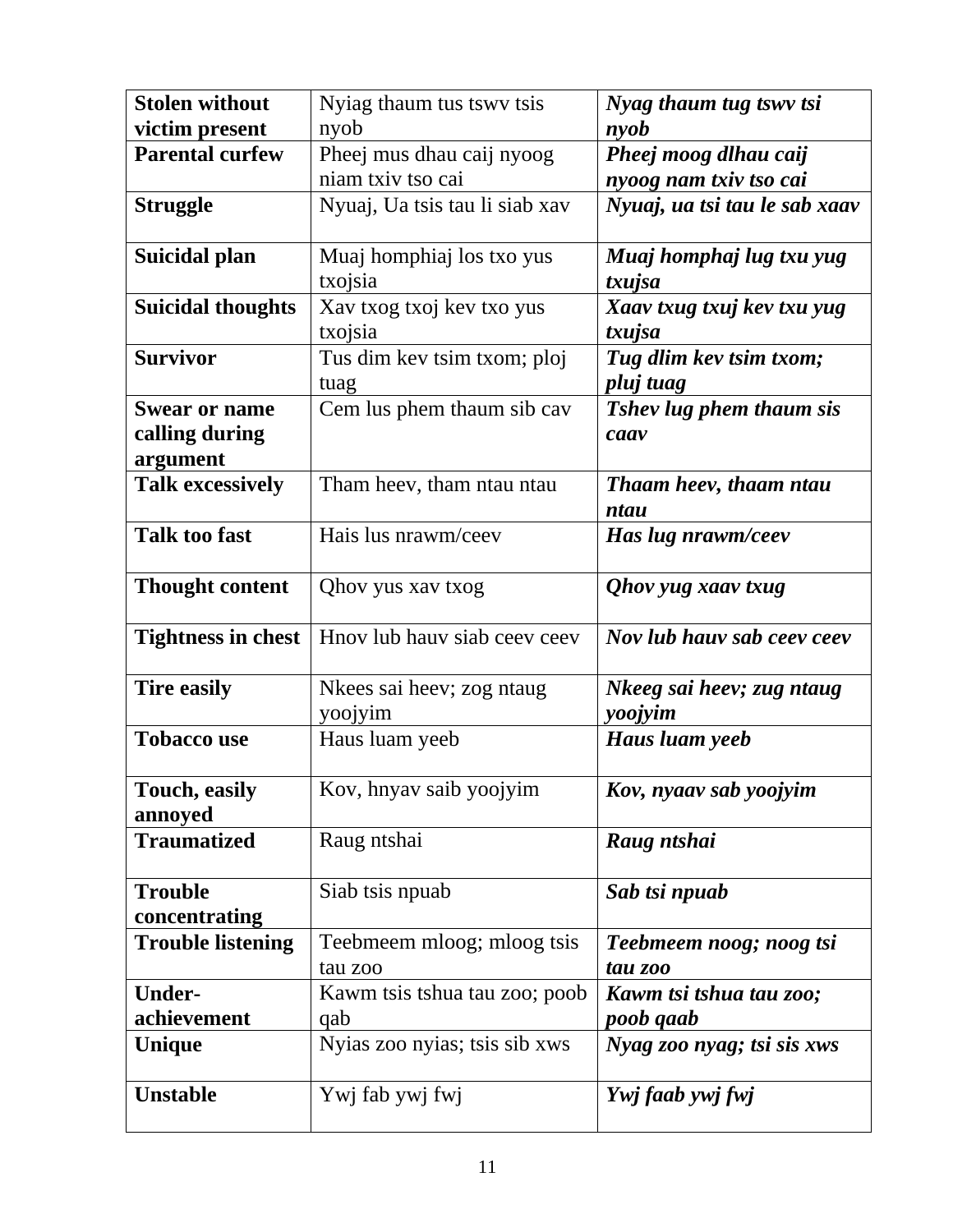| <b>Value changes</b>    | Key hlooy ntawm yus tus         | Kev hloov ntawm yug tug      |
|-------------------------|---------------------------------|------------------------------|
|                         | kheej xws li kev coj, kev       | kheej xws le kev coj, kev    |
|                         | ntseeg, kev noj                 | ntseeg, kev noj              |
| <b>Values</b>           | Yam muaj nuj nqis rau koj       | Yaam muaj nuj nges rua koj   |
|                         |                                 |                              |
| <b>Verbal</b>           | Key sib txuas lus; tham neauj   | Kev sis txuas lug; thaam     |
| communication           | <i>lus</i>                      | ncauj lug                    |
| Very little need to     | Tsis xav tsaug zog; tsis muaj   | Tsi xaav tsaug zug; tsi muaj |
| sleep                   | dab ntub                        | dlaab ndlub                  |
| <b>Victim</b>           | Tus neeg raug tsim txom         | Tug tuabneeg raug tsim       |
|                         |                                 | txom                         |
| <b>Wetting, soiling</b> | Zis lav, quav lav, los zis ntub | Zig laav, quav laav, lug zig |
|                         |                                 | ntub                         |
| Worry too much          | Txhawj heev                     | Txhawj heev                  |
|                         |                                 |                              |